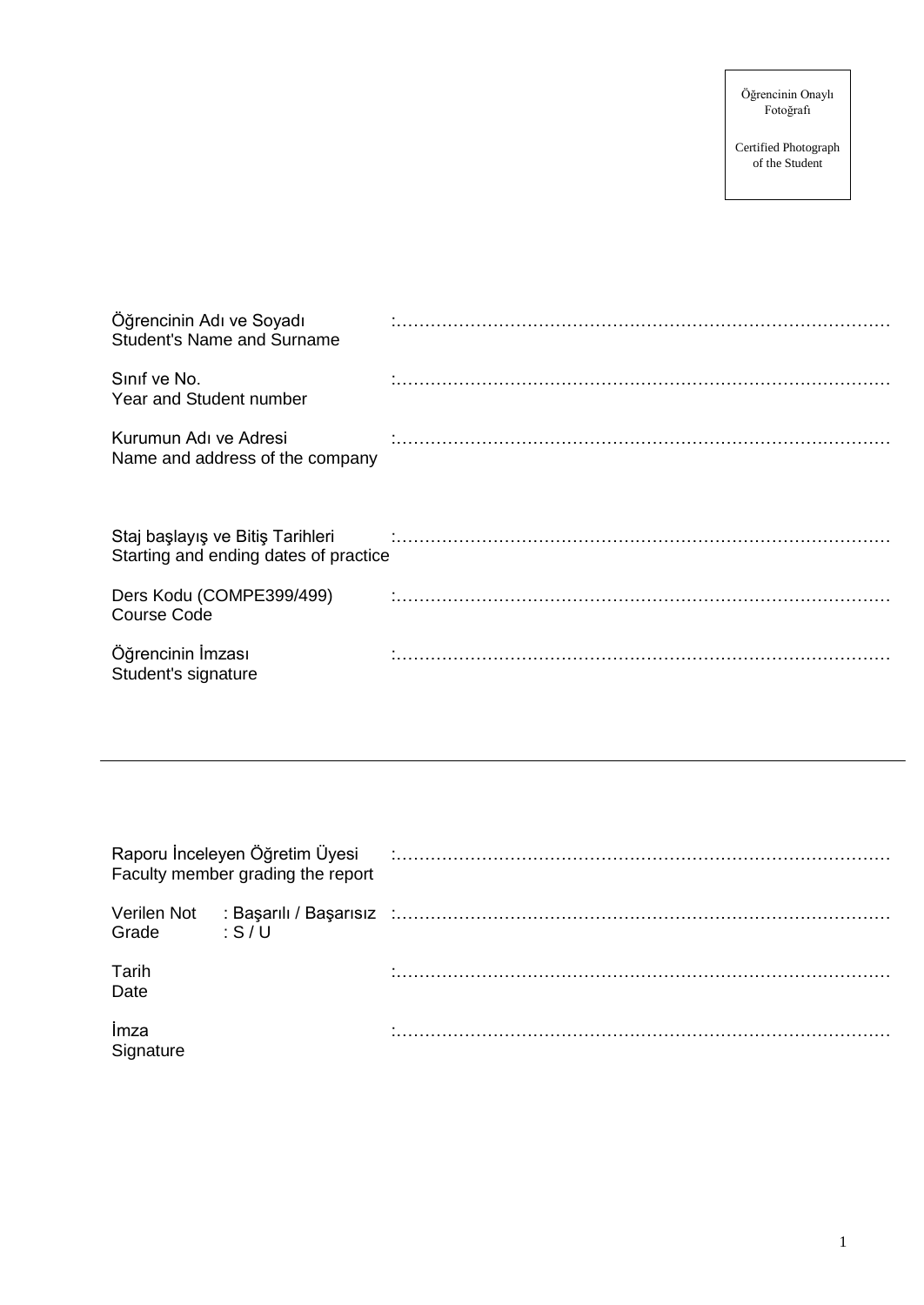Certified Photograph of the Student

## ATILIM UNIVERSITY

Faculty of Engineering

Department of Computer Engineering

## **SUMMER PRACTICE EVALUATION FORM**

1<sup>st</sup> Copy

# **CONFIDENTIAL**

| Student's Name and Surname |  |
|----------------------------|--|
| Year and student number    |  |
| Course Code(COMPE399/499)  |  |
| Company name               |  |
|                            |  |

Minimum duration of the summer practice for our department is 20 workdays for the first(COMPE399) and 30 workdays for the second(COMPE499).

|            | Pratice  |                 |            |                     |  |
|------------|----------|-----------------|------------|---------------------|--|
| Department | Duration | Interest in Job | Attendance | Performance Remarks |  |
|            | (weeks)  |                 | Grade      | Grade               |  |
|            |          |                 |            |                     |  |
|            |          |                 |            |                     |  |
|            |          |                 |            |                     |  |

The activities involved in the summer practice:

| Grade: | A: Excellent      |                               |  |  |
|--------|-------------------|-------------------------------|--|--|
|        | B: Good           |                               |  |  |
|        | C: Satisfactory   | Official Stamp and signature: |  |  |
|        | D: Unsatisfactory | Date                          |  |  |
|        |                   |                               |  |  |

Not: It is requested that one copy of this form be filled and sent directly to the address below and then second copy retained in your files :

> Staj Komitesi Bilgisayar Mühendisliği Bölümü Atılım Üniversitesi 06836 İncek - Ankara